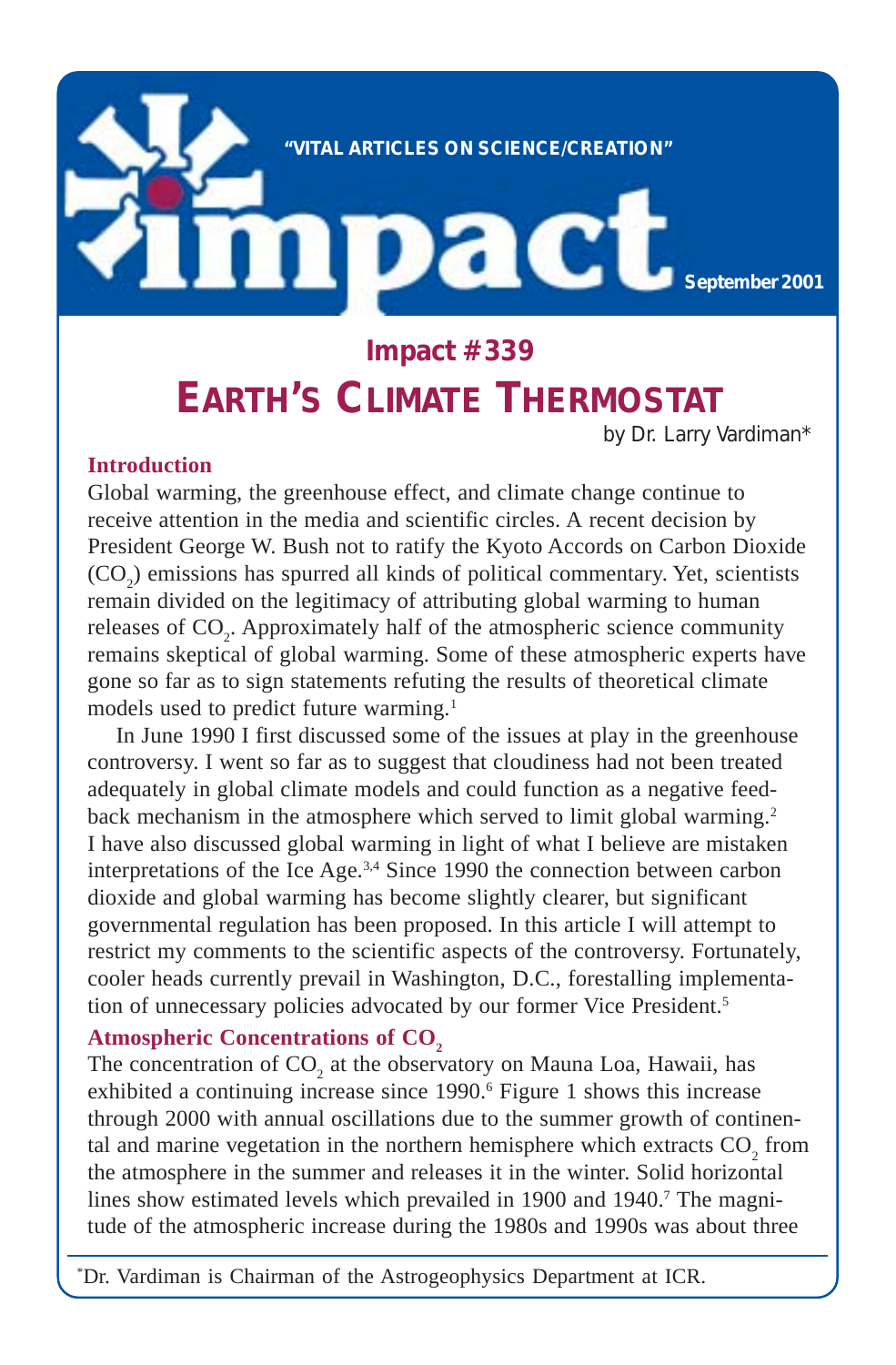gigatons of carbon (Gt) per year. This compares to 5.5 Gt per year estimated for the human release of CO<sub>2</sub>, primarily from coal, oil, and natural gas, and the production of cement. However, these numbers are small compared to the reservoirs of carbon: 750 Gt in the atmosphere, 1,000 Gt in the surface ocean, 2,200 Gt in the vegetation, soils, and detritus, and 38,000 Gt in the intermediate and deep oceans.



Figure 1 Atmospheric CO<sub>2</sub> concentration at Mauna Loa, Hawaii.<sup>6</sup> Approximate global concentrations of  $CO_2$  in 1900 and 1940 are also shown as horizontal lines.<sup>7</sup>

#### **Temperature Trends**

It is apparent that  $CO_2$  is increasing in the atmosphere, whether for natural or human causes. However, does this rise in  $CO_2$  result in increased warming of the atmosphere? Figure 2 shows the annual mean surface temperature in the contiguous United States between 1895 and 1997 as compiled by the National Climate Data Center.<sup>8</sup> The trend line for this 103-year period has a slope of  $0.22^{\circ}$ C per century. Note, however, that the slope from 1940 to 1997 is much lower at 0.08 °C per century during this period when the greatest increase in  $CO_2$  was observed. The greatest rate of estimated warming does not seem to coincide with the period of greatest increase in atmospheric  $CO<sub>2</sub>$ .

Questions have been raised about the accuracy of the surface temperature measurements used in these calculations. For example, the so-called "heat island effect" may have caused the temperature observations to be biased to higher values toward the end of the century as weather-observing locations were encroached upon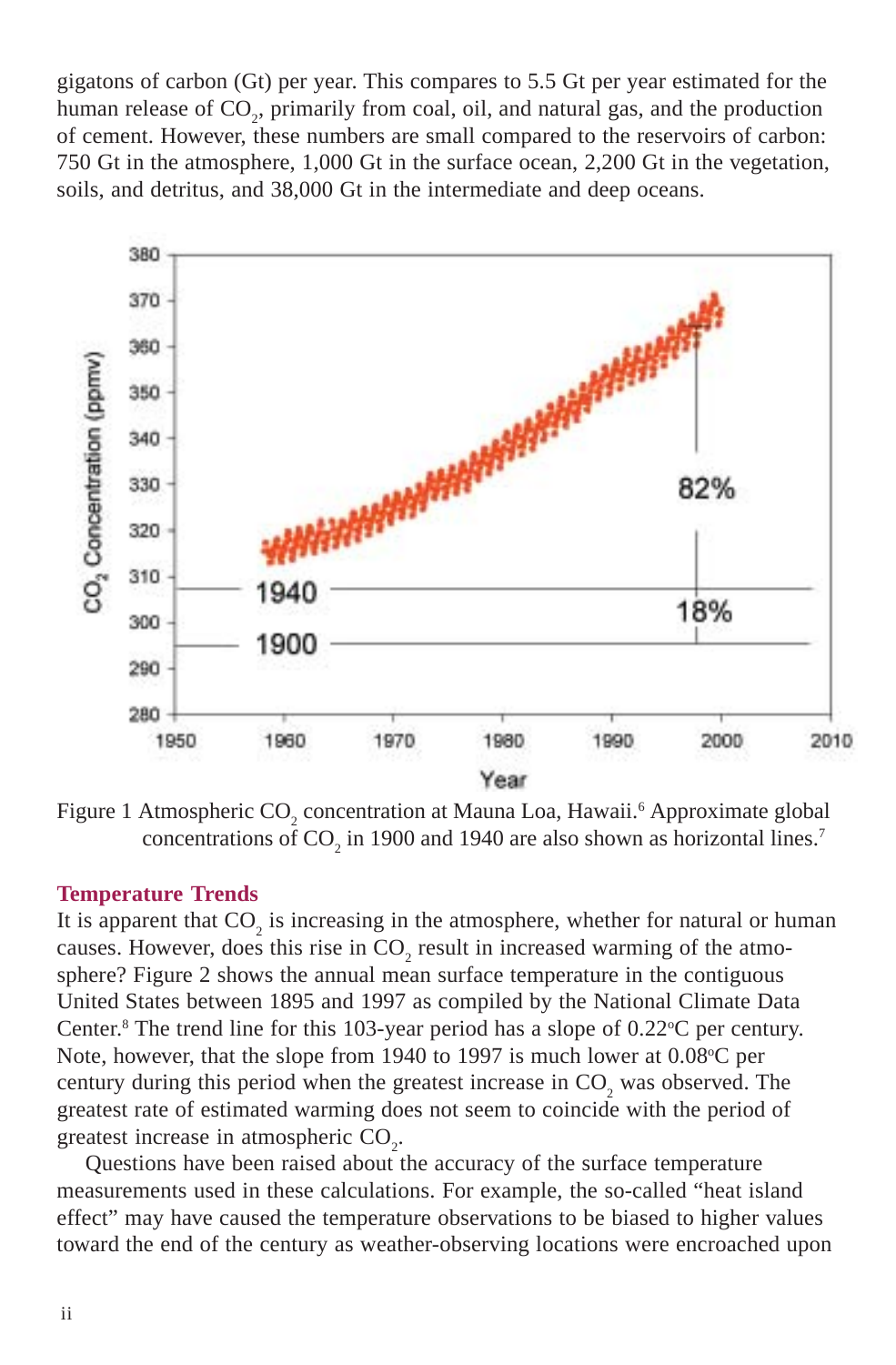

Figure 2 Annual mean surface temperature in the U.S. between 1895 and 1997.<sup>8</sup>

by growing cities. It is well known that temperatures in cities exhibit higher temperatures than surrounding countrysides. It is likely that 100-year-old weather stations have a built-in warming trend due to this effect.

In an attempt to remove this bias, temperature trends of radiosonde measurements from 63 upper-air stations between 90°N and 90°S latitude from 1958 to 1996 and measurements of a satellite microwave sounding unit between 83°N and 83°S latitude from 1979 to 1997 of global lower tropospheric temperatures were studied. Both of these systems show a slight decline in temperature since 1979.

These temperature trends all fly in the face of projections by the United Nations Intergovernmental Panel on Climate Change (IPCC).9 The IPCC has routinely stated that increases in global atmospheric temperatures by as much as  $5^{\circ}C$  (10 $^{\circ}F$ ) would occur if the concentration of CO<sub>2</sub> were to double. The IPCC has been the primary source of scientific expertise which has led to the Kyoto agreement that CO<sub>2</sub> emissions be cut drastically in developed countries. Recommendations by the IPCC are based primarily on the results of global climate models which still do not include an adequate treatment of many physical mechanisms like cloud cover.

#### **A Climate Thermostat**

In March of 2001 a significant paper by Richard Lindzen of MIT was published in the *Bulletin of the American Meteorological Society* which addresses the cloudcover feedback mechanism.10 Dr. Lindzen has been a long-time critic of the IPCC and a highly respected researcher in the atmospheric sciences. His paper reports that clouds in the tropics respond to warmer sea-surface temperatures (SST) by permitting long-wave radiation to space to increase, causing greater cooling of the atmosphere. This negative feedback mechanism would more than cancel all the positive feedbacks included in the more sensitive current climate models.